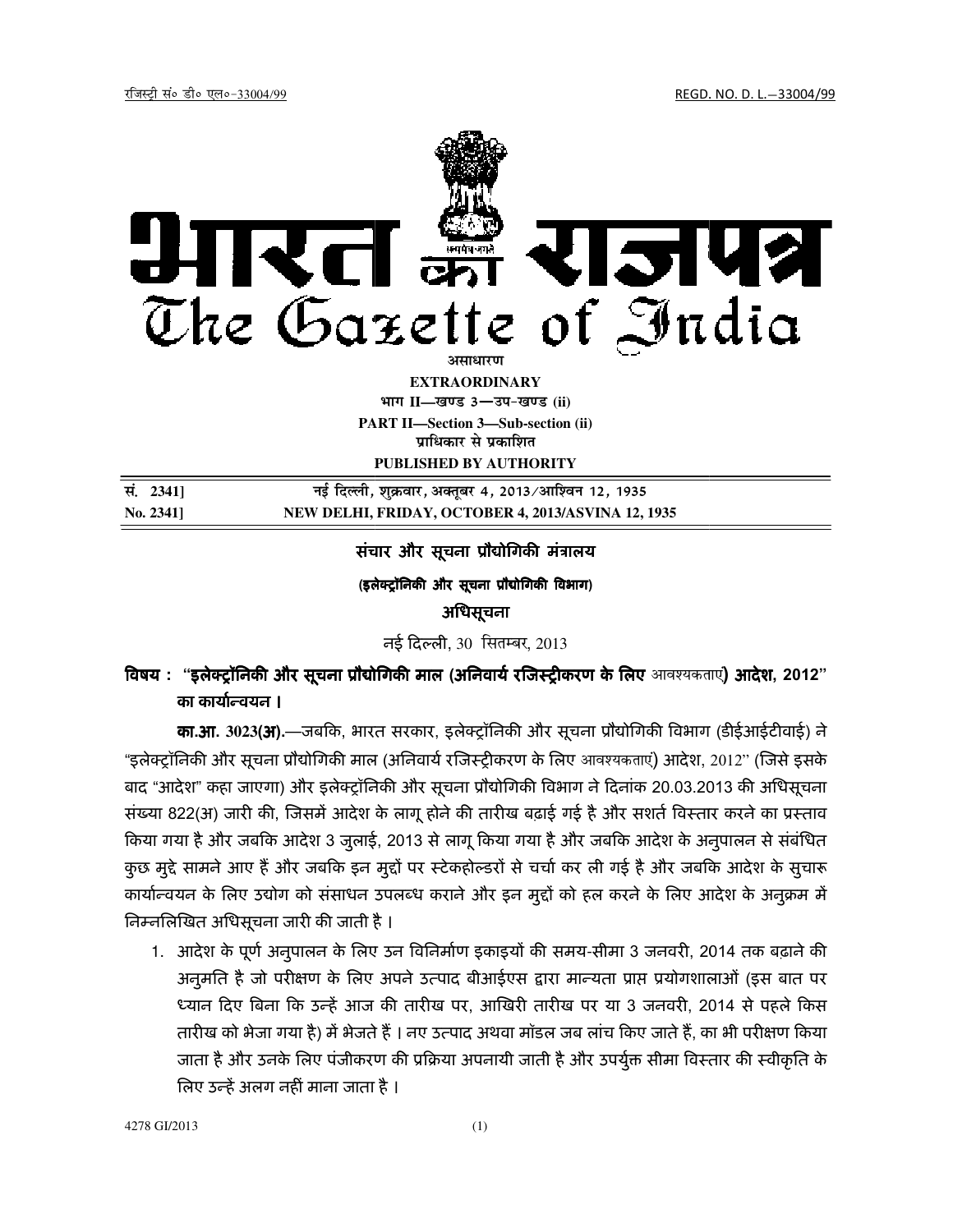- 2. उन इकाइयों को 3 अक्तूबर, 2013 के बाद समय सीमा बढ़ाने के लिए कोई समय-सीमा विस्तार फीस नहीं देनी पड़ेगी जिन्होंने 3 अक्तूबर, 2013 से पहले बीआईएस द्वारा मान्यता प्राप्त प्रयोगशालाओं में परीक्षण के लिए अपने नमूने प्रस्तुत कर दिए हैं और उन्हें 3 अक्तुबर, 2013 से पहले इलेक्टॉनिकी और सूचना प्रौद्योगिकी विभाग द्वारा समय-सीमा में विस्तार की स्वीकृति दे दी गई है तथा इलेक्ट्रॉनिकी और सूचना प्रौद्योगिकी विभाग द्वारा स्वीकृत किए गए इस विस्तार की सीमा 3 जनवरी, 2014 तक मान्य होगी ।
- 3. 3 अक्तूबर, 2013 के बाद बीआईएस द्वारा मान्यताप्राप्त प्रयोगशालाओं में परीक्षण के लिए प्रस्तुत किए गए उत्पादों पर "इलेक्ट्रॉनिकी और सूचना प्रौद्योगिकी माल (अनिवार्य रजिस्ट्रीकरण के लिए आवशयकताएं) आदेश" के लागू होने की तारीख से प्रति माह की दर से, ऐसे उत्पादों को परीक्षण के लिए जमा कराने की तारीख तक दिनांक 20 मार्च, 2013 की अधिसूचना के अनुबंध क में नियत दरों पर शुल्क वसूल किया जाएगा । तथापि, दिनांक 3 अक्तूबर, 2013 के बाद उत्पाद को परीक्षण के लिए प्रस्तुत किए बिना उच्चतर समय-सीमा विस्तार फीस पर विनिर्मित करने/आयात करने का प्रावधान उपलब्ध नहीं रहेगा ।
- 4. परीक्षण के लिए प्रस्तुत किए गए माल के संबंध में समय-सीमा बढ़ाने के लिए समान मानकों वाले किसी राष्ट्रीय/अन्तरराष्ट्रीय परीक्षण गृह द्वारा जारी परीक्षण रिपोर्टों से पहले विनिर्माता द्वारा स्व-घोषणापत्र संलग्न किया जाए । दिनांक 20 मार्च, 2013 की अधिसूचना की समय-सीमा बढ़ाने संबंधी प्रक्रिया से जुड़े अन्य प्रावधान लागू होंगे ।
- 5. ऐसे पंजीकृत माल के लिए जिस पर विनिर्माण युनिटों द्वारा स्व-घोषणापत्र और विशिष्ट पंजीकरण संख्या अंकित नहीं की गई है, वहां 3 जनवरी, 2014 तक सीमा शुल्क/उत्पाद शुल्क द्वारा ऐसे परेषित माल की निकासी के उद्देश्य से बीआईएस द्वारा जारी किया गया पंजीकरण पत्र पर्यास होगा । तथापि, ऐसे माल को बाज़ारों में उतारने से पहले विनिर्माण यूनिटों के विनिर्माताओं/स्थानीय प्रतिनिधियों द्वारा आवश्यक मार्किंग की जाएगी ।

यह अधिसूचना तत्काल प्रभाव से लागू होगी ।

[डीईआईटीवाई फा. सं. 37 (1)/ 2013-आईपीएचडब्ल्यू ]

अरूण सचदेव, वैज्ञानिक "जी"

#### **MINISTRY OF COMMUNICATIONS AND INFORMATION TECHNOLOGY**

#### **(Department of Electronics and Information Technology)**

## **NOTIFICATION**

New Delhi, the 30th September, 2013

## **Subject : Implementation of "Electronics and IT Goods (Requirements for Compulsory Registration) Order, 2012".**

**S.O. 3023(E).**—Whereas Government of India, Department of Electronics and IT (DeitY) has issued the "Electronics and IT Goods (Requirements for Compulsory Registration) Order, 2012" (hereinafter called the "Order"), and whereas DeitY further issued a Notification No. S.O. 822(E), dated 20.03.2013 extending the date of coming into effect of the Order and enabling provision for grant of conditional extension and whereas the Order has come into effect on 3rd July 2013, and whereas certain issues have arisen with regard to compliance to the Order, and whereas these issues have been discussed with all stakeholders and whereas to address these issues, and to sustain the resources to facilitate the industry for smooth implementation of the Order, the following notification is issued in continuation of the Order.

1. Manufacturing Units which submit the products for testing to BIS recognised labs (irrespective of when they have been submitted, till date, now or anytime before January 3, 2014) are allowed an